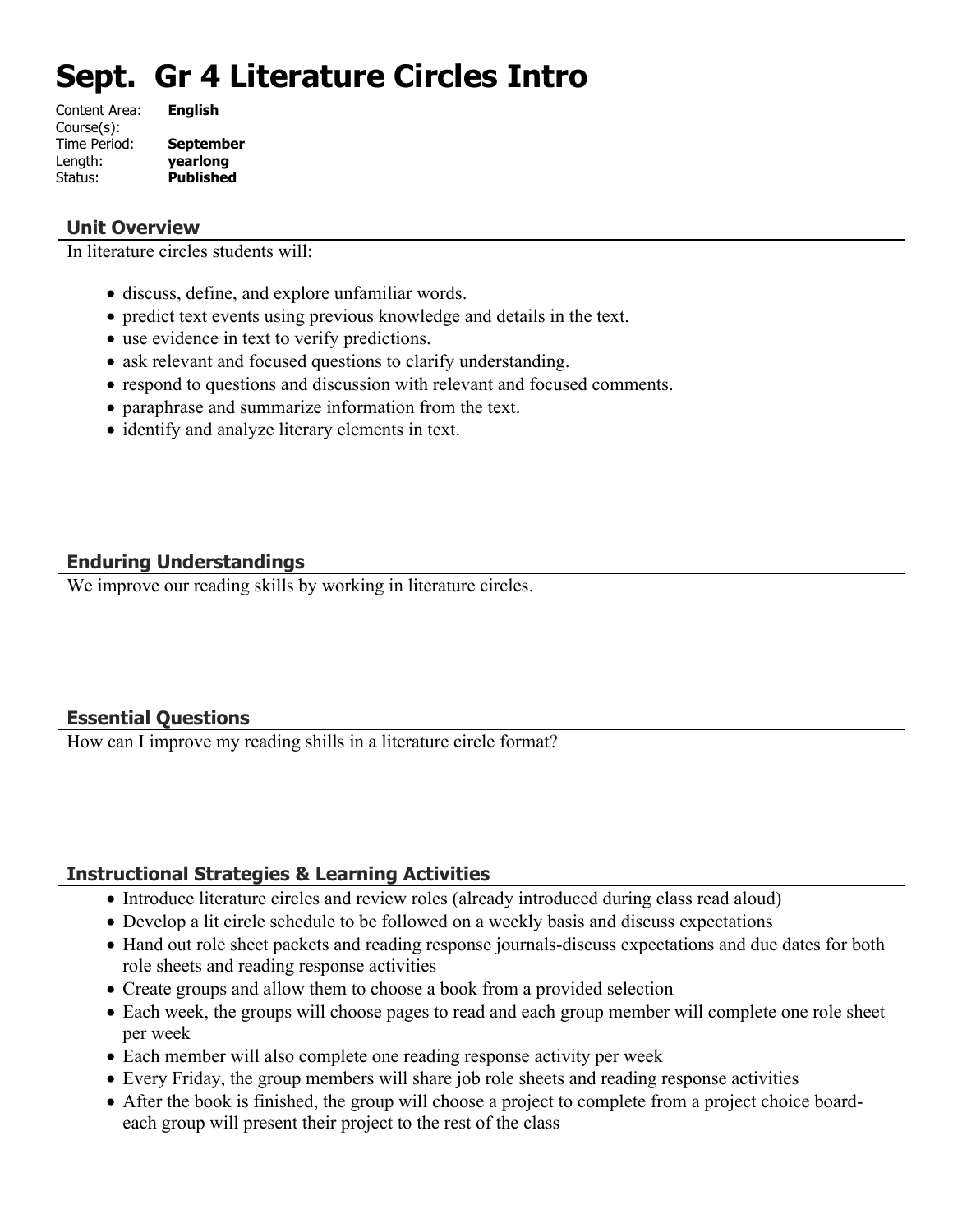## **Integration of Career Readiness, Life Literacies and Key Skills**

| TECH.9.4.5.DC.4  | Model safe, legal, and ethical behavior when using online or offline technology (e.g.,<br>$8.1.5.NI.2$ ).                                                                                                                                    |
|------------------|----------------------------------------------------------------------------------------------------------------------------------------------------------------------------------------------------------------------------------------------|
| TECH.9.4.5.CT.4  | Apply critical thinking and problem-solving strategies to different types of problems such<br>as personal, academic, community and global (e.g., 6.1.5. Civics CM.3).                                                                        |
| TECH.9.4.5.GCA.1 | Analyze how culture shapes individual and community perspectives and points of view<br>(e.g., 1.1.5.C2a, RL.5.9, 6.1.5. HistoryCC.8).                                                                                                        |
| TECH.9.4.5.CT.1  | Identify and gather relevant data that will aid in the problem-solving process (e.g.,<br>2.1.5.EH.4, 4-ESS3-1, 6.3.5.CivicsPD.2).                                                                                                            |
| TECH.9.4.5.IML.1 | Evaluate digital sources for accuracy, perspective, credibility and relevance (e.g., Social<br>Studies Practice - Gathering and Evaluating Sources).                                                                                         |
| WRK.9.2.5.CAP.1  | Evaluate personal likes and dislikes and identify careers that might be suited to personal<br>likes.                                                                                                                                         |
| TECH.9.4.5.Cl.3  | Participate in a brainstorming session with individuals with diverse perspectives to expand<br>one's thinking about a topic of curiosity (e.g., 8.2.5.ED.2, 1.5.5.CR1a).                                                                     |
| WRK.9.2.5.CAP.2  | Identify how you might like to earn an income.                                                                                                                                                                                               |
| TECH.9.4.5.Cl.1  | Use appropriate communication technologies to collaborate with individuals with diverse<br>perspectives about a local and/or global climate change issue and deliberate about<br>possible solutions (e.g., W.4.6, 3.MD.B.3, 7.1.NM.IPERS.6). |
| WRK.9.2.5.CAP.3  | Identify qualifications needed to pursue traditional and non-traditional careers and<br>occupations.                                                                                                                                         |
|                  | Collaboration with individuals with diverse perspectives can result in new ways of thinking<br>and/or innovative solutions.                                                                                                                  |
| WRK.9.2.5.CAP.4  | Explain the reasons why some jobs and careers require specific training, skills, and<br>certification (e.g., life guards, child care, medicine, education) and examples of these<br>requirements.                                            |

## **Technology and Design Integration**

-Smartboard Technology

-Google Applications (Docs, Presentation)

| CS.3-5.8.1.5.CS.2     | Model how computer software and hardware work together as a system to accomplish<br>tasks.                         |
|-----------------------|--------------------------------------------------------------------------------------------------------------------|
| $CS.3 - 5.8.1.5.CS.3$ | Identify potential solutions for simple hardware and software problems using common<br>troubleshooting strategies. |

## **Interdisciplinary Connections**

Books cover a variety of topics, some related to other disciplines such as science and social studies.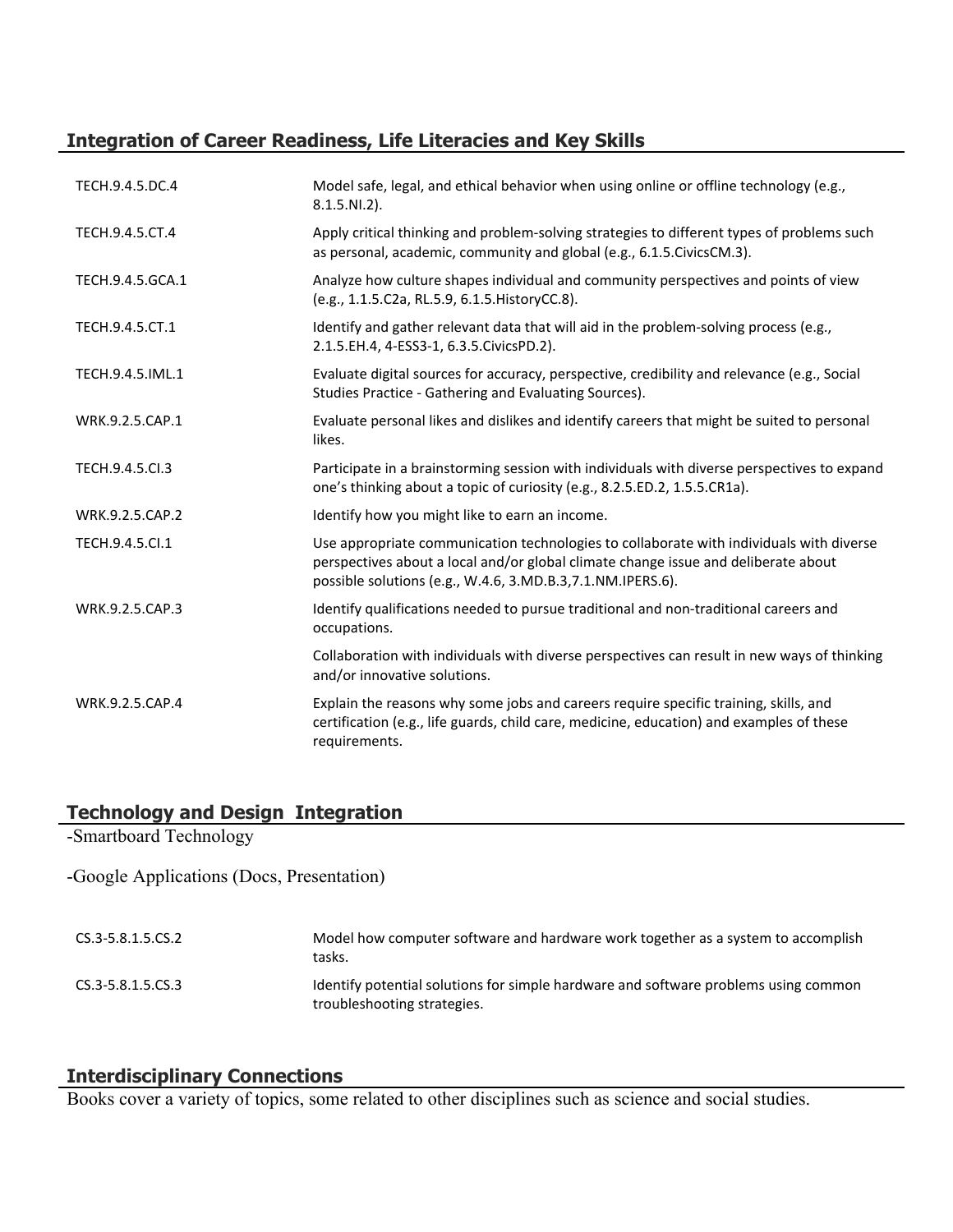#### **Differentiation**

- Understand that gifted students, just like all students, come to school to learn and be challenged.
- Pre-assess your students. Find out their areas of strength as well as those areas you may need to address before students move on.
- Consider grouping gifted students together for at least part of the school day.
- Plan for differentiation. Consider pre-assessments, extension activities, and compacting the curriculum.
- Use phrases like "You've shown you don't need more practice" or "You need more practice" instead of words like "qualify" or "eligible" when referring to extension work.
- Encourage high-ability students to take on challenges. Because they're often used to getting good grades, gifted students may be risk averse.
- **Definitions of Differentiation Components**:
	- o Content the specific information that is to be taught in the lesson/unit/course of instruction.
	- o Process how the student will acquire the content information.
	- o Product how the student will demonstrate understanding of the content.
	- o Learning Environment the environment where learning is taking place including physical location and/or student grouping

#### **Differentiation occurring in this unit:**

Literature is leveled to students reading ability.

## **Modifications & Accommodations**

Refer to QSAC EXCEL SMALL SPED ACCOMMOCATIONS spreadsheet in this discipline.

#### **Modifications and Accommodations used in this unit:**

Grouping

504 and IEP accommodations will be utilized.

In class support

#### **Benchmark Assessments**

**Benchmark Assessments** are given periodically (e.g., at the end of every quarter or as frequently as once per month) throughout a school year to establish baseline achievement data and measure progress toward a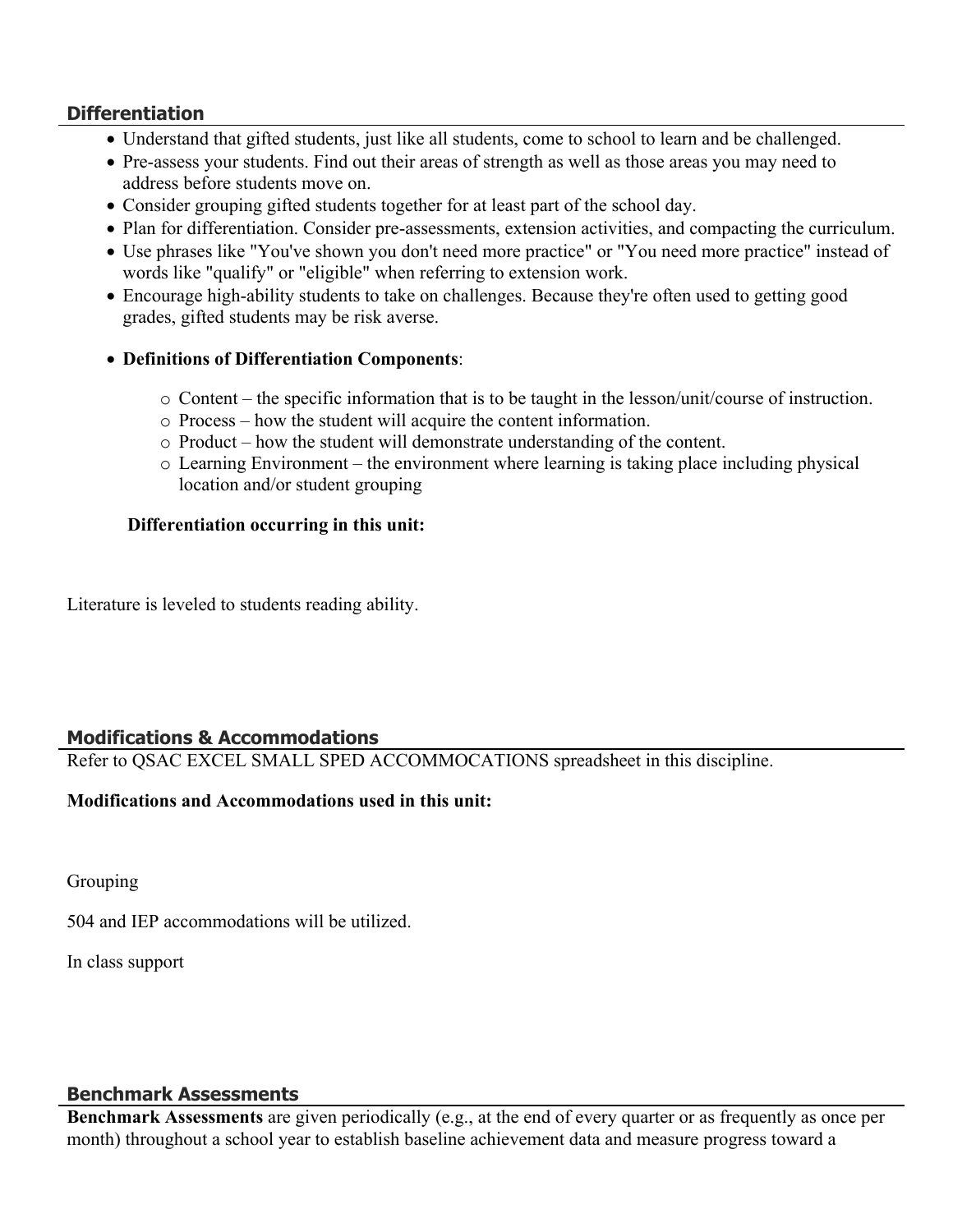standard or set of academic standards and goals.

#### **Schoolwide Benchmark assessments:**

Aimsweb benchmarks 3X a year

Linkit Benchmarks 3X a year

DRA

#### **Additional Benchmarks used in this unit:**

AIMS Web

Student reflections on reading

Comprehension questions

Essay responses

## **Formative Assessments**

 Assessment allows both instructor and student to monitor progress towards achieving learning objectives, and can be approached in a variety of ways. **Formative assessment** refers to tools that identify misconceptions, struggles, and learning gaps along the way and assess how to close those gaps. It includes effective tools for helping to shape learning, and can even bolster students' abilities to take ownership of their learning when they understand that the goal is to improve learning, not apply final marks (Trumbull and Lash, 2013). It can include students assessing themselves, peers, or even the instructor, through writing, quizzes, conversation, and more. In short, formative assessment occurs throughout a class or course, and seeks to improve student achievement of learning objectives through approaches that can support specific student needs (Theal and Franklin, 2010, p. 151).

#### **Formative Assessments used in this unit:**

- Role sheets
- Reading Response activities
- Group discussion
- Group projects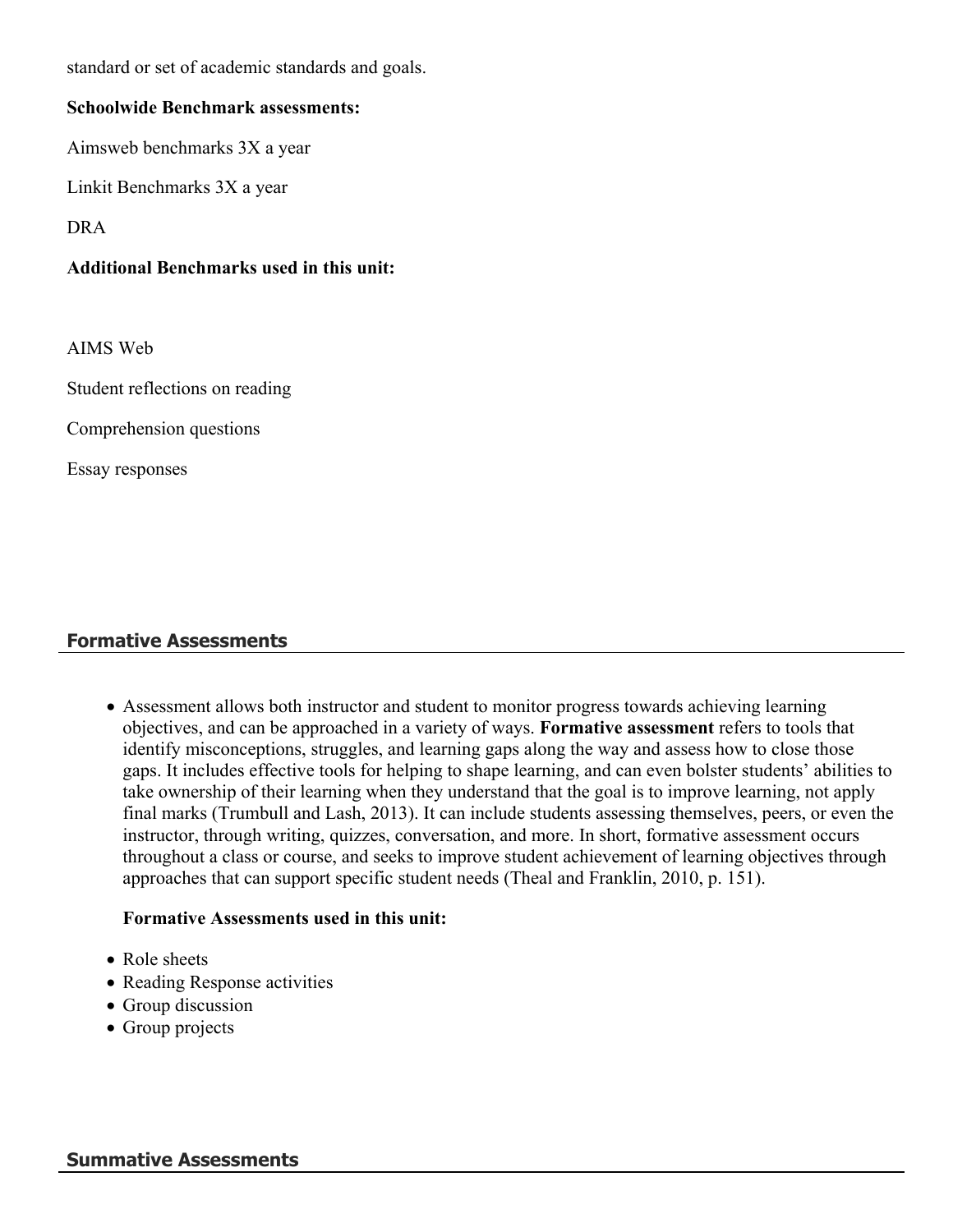**Summative assessments** evaluate student learning, knowledge, proficiency, or success at the conclusion of an instructional period, like a unit, course, or program. Summative assessments are almost always formally graded and often heavily weighted (though they do not need to be). Summative assessment can be used to great effect in conjunction and alignment with formative assessment, and instructors can consider a variety of ways to combine these approaches.

#### **Summative assessments for this unit:**

- Role sheets
- Reading Response activities
- Group discussion
- Group projects

#### **Instructional Materials**

Classroom novels as assigned to circles from the bookroom.

| <b>Standards</b> |                                                                                                                                                                                                                                               |
|------------------|-----------------------------------------------------------------------------------------------------------------------------------------------------------------------------------------------------------------------------------------------|
| LA.RL.4.6        | Compare and contrast the point of view from which different stories are narrated,<br>including the difference between first- and third-person narrations.                                                                                     |
| LA.RF.4.3        | Know and apply grade-level phonics and word analysis skills in decoding and encoding<br>words.                                                                                                                                                |
| LA.RF.4.3.A      | Use combined knowledge of all letter-sound correspondences, syllabication patterns, and<br>morphology (e.g., roots and affixes) to read accurately unfamiliar multisyllabic words in<br>context and out of context.                           |
| LA.RL.4.7        | Make connections between specific descriptions and directions in a text and a visual or<br>oral representation of the text.                                                                                                                   |
| LA.RL.4.9        | Compare, contrast and reflect on (e.g., practical knowledge, historical/cultural context,<br>and background knowledge) stories in the same genre (e.g., mysteries and adventure<br>stories) on their approaches to similar themes and topics. |
| LA.RF.4.4        | Read with sufficient accuracy and fluency to support comprehension.                                                                                                                                                                           |
| LA.RL.4.10       | By the end of the year, read and comprehend literature, including stories, dramas, and<br>poems at grade level text-complexity or above, with scaffolding as needed.                                                                          |
| LA.RF.4.4.A      | Read grade-level text with purpose and understanding.                                                                                                                                                                                         |
| LA.RF.4.4.B      | Read grade-level prose and poetry orally with accuracy, appropriate rate, and expression.                                                                                                                                                     |
| LA.RF.4.4.C      | Use context to confirm or self-correct word recognition and understanding, rereading as<br>necessary.                                                                                                                                         |
| LA.W.4.1         | Write opinion pieces on topics or texts, supporting a point of view with reasons and<br>information.                                                                                                                                          |